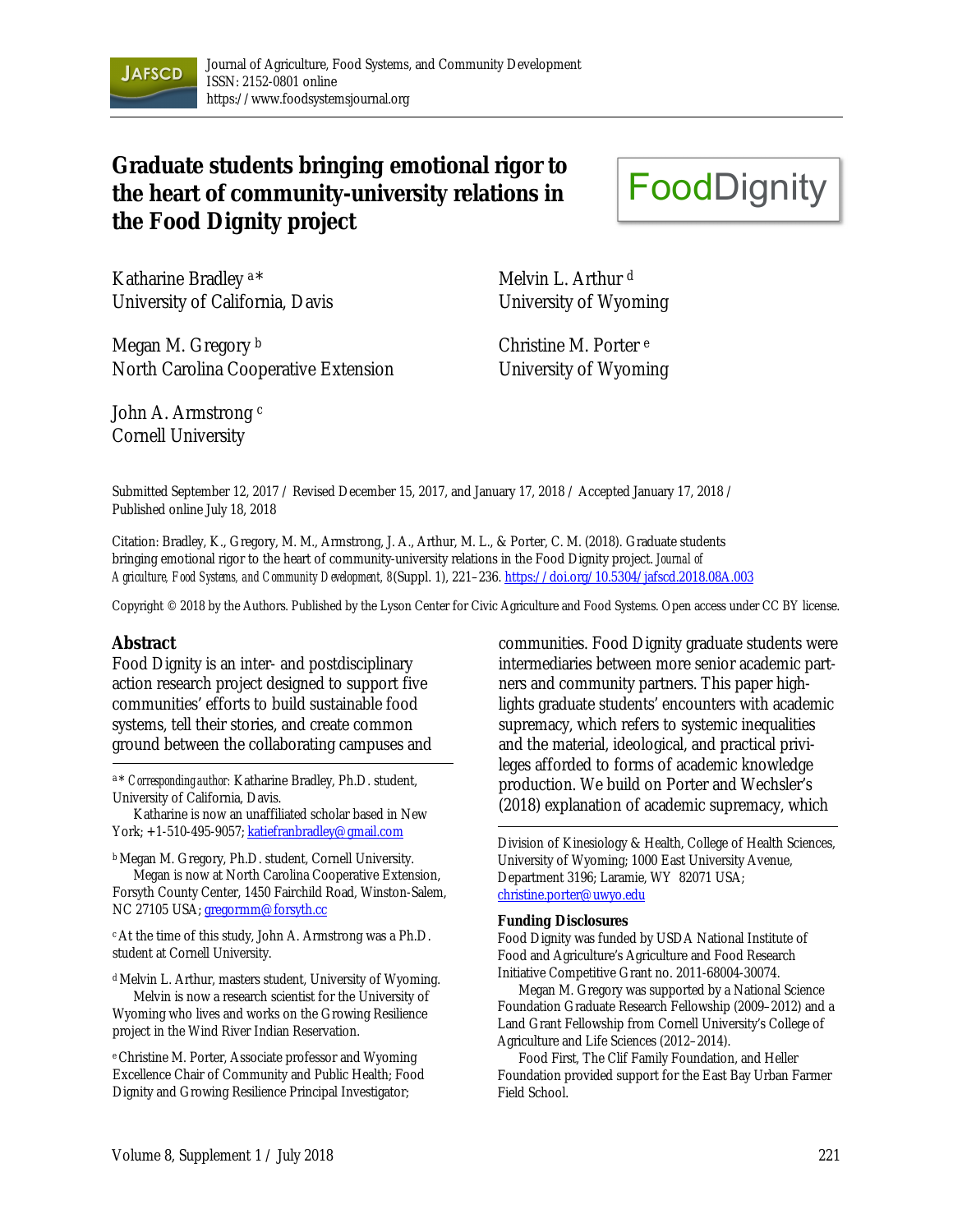they define in another article in this issue, in order to highlight certain aspects that relate specifically to the graduate student experience. Using autoethnography, we describe the institutional ties, emotional experiences, relationships, and values that defined our intermediary status. This status and the support of community partners allowed us to explore ways in which academic supremacy influenced our work and strategies for dismantling academic supremacy. We detail the conflicting pressures from academic institutions and community partners and the role of social justice values in balancing these pressures; we review how academic researchers deal with difficult social problems in the research process and the potential to use emotion as a guide through these difficulties; finally, we posit praxis-from-the-heart as a strategy for using emotions rigorously and productively to combat academic supremacy.

# **Keywords**

Food Dignity; Graduate Students; Emotions; Academic Supremacy; Food Justice; Action Research

# **Introduction**

This paper is about our experiences as five novice scholars collaborating on a research project. This project, called Food Dignity, was funded by the United States Department of Agriculture's (USDA) National Institute of Food and Agriculture (NIFA) and its Agriculture and Food Research Initiative (AFRI). The project was conceived at a time when leaders within the USDA were particularly interested in learning about community-based initiatives to address inequalities related to food insecurity and nutrition across the United States. Food Dignity was a five-year action research and education project with a particular vision:

A society where each community exercises significant control over its food system through radically democratic negotiation, action and learning in ways that nurture all of our people and sustain our land for current and future generations, and where universities and cooperative extension are supportive partners in this process. (Food Dignity, 2011)

 The project brought together activists and scholars from five community organizations, four colleges and universities, and one "think-and-do" tank to experiment with and document ways to build just and sustainable local food systems. Everyone involved was already part of multiple communities—social, spiritual, intellectual, familial—and this collaborative effort provided opportunities to build new relationships and communities.

 The five young scholars referenced above are the authors of this paper, and we will write from our perspective from this point on. One of us, Christine, was the principal investigator (PI) who proposed the project to the USDA while still a graduate student, although she had begun working as an assistant professor when the project started. The rest of us, Katie, Melvin, John, and Megan, were graduate students. As such, we came to academics with different backgrounds and plans for our futures but found that we all shared a drive to center our research around justice. Furthermore, as graduate students and novice scholars, we often found ourselves between worlds that were at odds with one another.

 The fact that the primary recipient of the USDA's research award was a university, despite the requirement to involve community partners, should come as no surprise. These conditions that grants are almost always granted to universities, and researchers are required to involve communities beyond campus—while often taken for granted, are central to the tensions we explore in this paper. Although Christine and the tenured professors and community partners who led Food Dignity sought to create collaborative processes within it, some basic structural inequalities persisted. Porter and Wechsler (2018) use the term "academic supremacy" to refer to "systemically inequitable social relations between institutions of higher education, especially universities, and community-based people and organizations" (p. 75). Within Food Dignity, graduate students had little say in the overall project design; however, not only did they spend more time doing "field work" with community partners than academic mentors, but they also spent more time on campus than community partners. Thus, graduate students often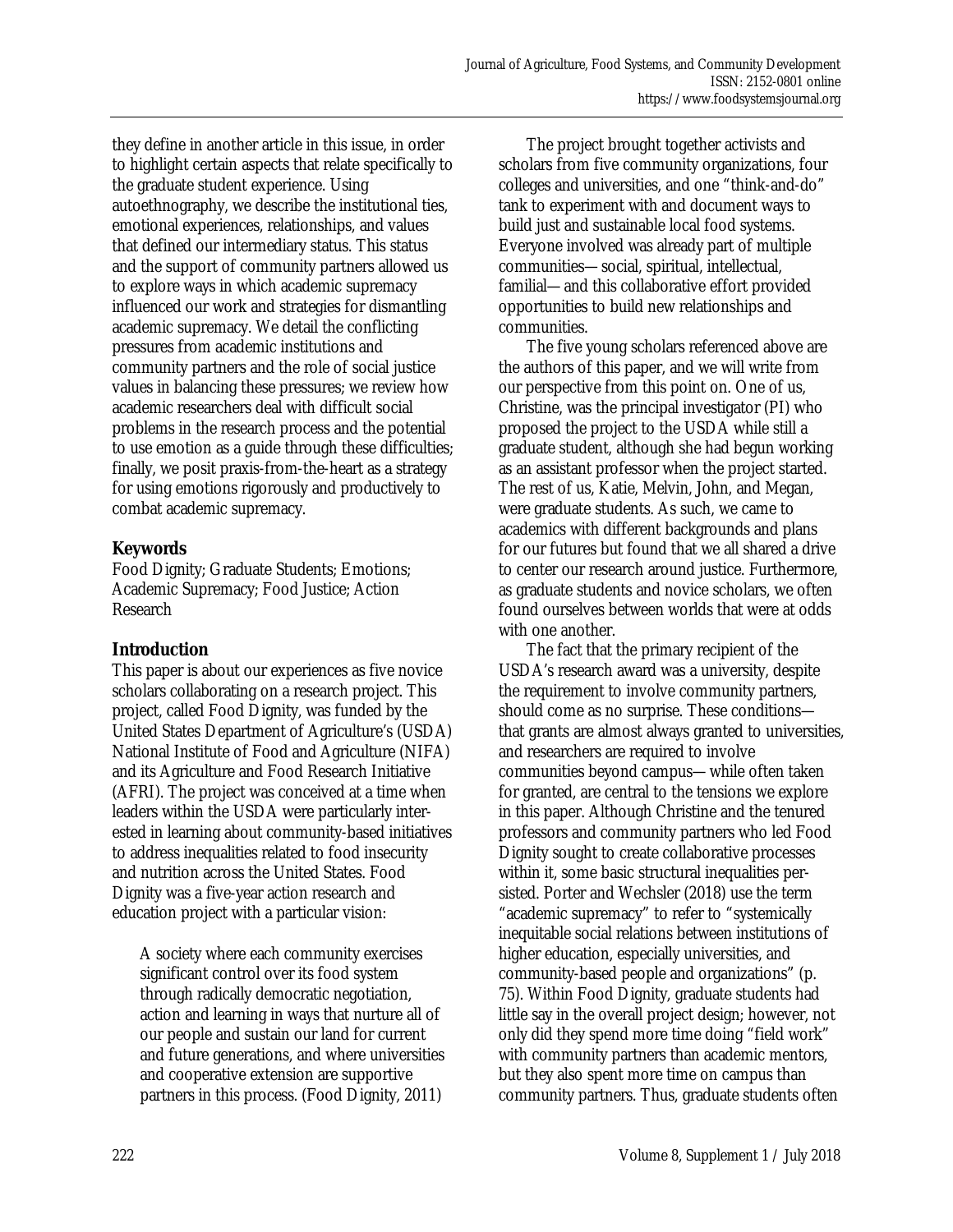served as intermediaries between the worlds of community and academia.1

 The idea of academic supremacy aligns with several bodies of literature that attend to this sort of systemic division. We understand our experiences as residing in "third spaces," those that exist between divides (e.g., between communities and universities). In the effort to contextualize our experiences, several of us have relied on scholarship of third world feminism (including Anzaldúa & Keating, 2002; Moraga & Anzaldúa, 1981; Sandoval, 2000; Smith, 2012). These scholars illuminate the idea of bridges, including on whose backs they are built (rarely the scholars!). They also discuss the consciousness needed to traverse bridges and borderlands. At a macro-level, our struggles reflect a paradigmatic chasm between a unifying technical rationality that dominates our universities and an anti-oppression, anti-totalizing relational worldview lived and demanded by our community mentors. This struggle informed our questions about how participatory or engaged our action research might be although it looms much larger than our questions. In terms of the way in which philosophy indicates a path towards a just society, this is critical theory versus postcolonialism, represented by, for example, Habermas (1981/1984, 1990) and Freire (1970) versus Levinas (1961/1990), Bhabha (1994) and the third world feminist scholars mentioned above.

 What this means for us as young activists and scholars has to do with our specific struggles to name and challenge academic supremacy and use our research to support community-led food justice efforts. As students, we faced unique challenges in defining our relationships with teachers and identifying models of communityacademic partnership with which we were comfortable and on which we could build vocations and lives. Financial support for our work came through our universities, where the production of discipline-specific publications is often seen as the most important obligation of graduate students and the measure of a research group's worth. However, as we worked in that contested third space, our feelings of responsibility to and gratitude for community partner mentors grew, along with our sense of culpability for scholarship that produces inequity. This culpability stemmed from realizing that, in pursuing advanced degrees, we risked internalizing academic supremacy at the same time we were working to dismantle other forms of oppression. As graduate students still unsure of our professional courses, this conflict was a constant source of anxiety. Yet, we all persevered. How we were able to—and, in some cases, not able to—resolve the conflict between our ethical commitments to community partners and the expectations and requirements of conducting graduate research in academic institutions—make up the stories we tell below.

 This paper proceeds as follows. The "Backgrounds and Methods" section describes our academic disciplines and the research project that brought us together. "Naming Privileges and Privileging Higher Education" identifies frameworks that helped us define the systemic nature of the ethical and relational challenges we faced as graduate students. We also explore the ways in which 'academic privilege' marred our interactions with the communities that welcomed us into their lives and work. The next section, "Putting Emotions and Ethics in the Research Narrative" reviews peer-reviewed literature that provides some guidance and justification for the solutions to the ethical problem of 'academic supremacy' that we pursued, as well as others we wish we had pursued. These solutions were often rooted in recognizing and honoring our ethical commitments and emotional responses to the injustices we observed, as well as the inspiring work of community partners we sought to support. The final section, "Serving Social Justice," addresses how the climate of academic supremacy affected our membership in communities off campus, specific situations in our individual projects through which we recognized, compromised, and upheld our values, and the emotional dimensions of this work. We conclude with thoughts on how our experiences might

 $\overline{a}$ 1 Graduate students in Food Dignity included the first four authors of this paper and four additional master's students who studied with Christine. The "we" in this paper encompasses the graduate student authors, and concurrence from Christine, who draws on her own student experiences in this paper as well.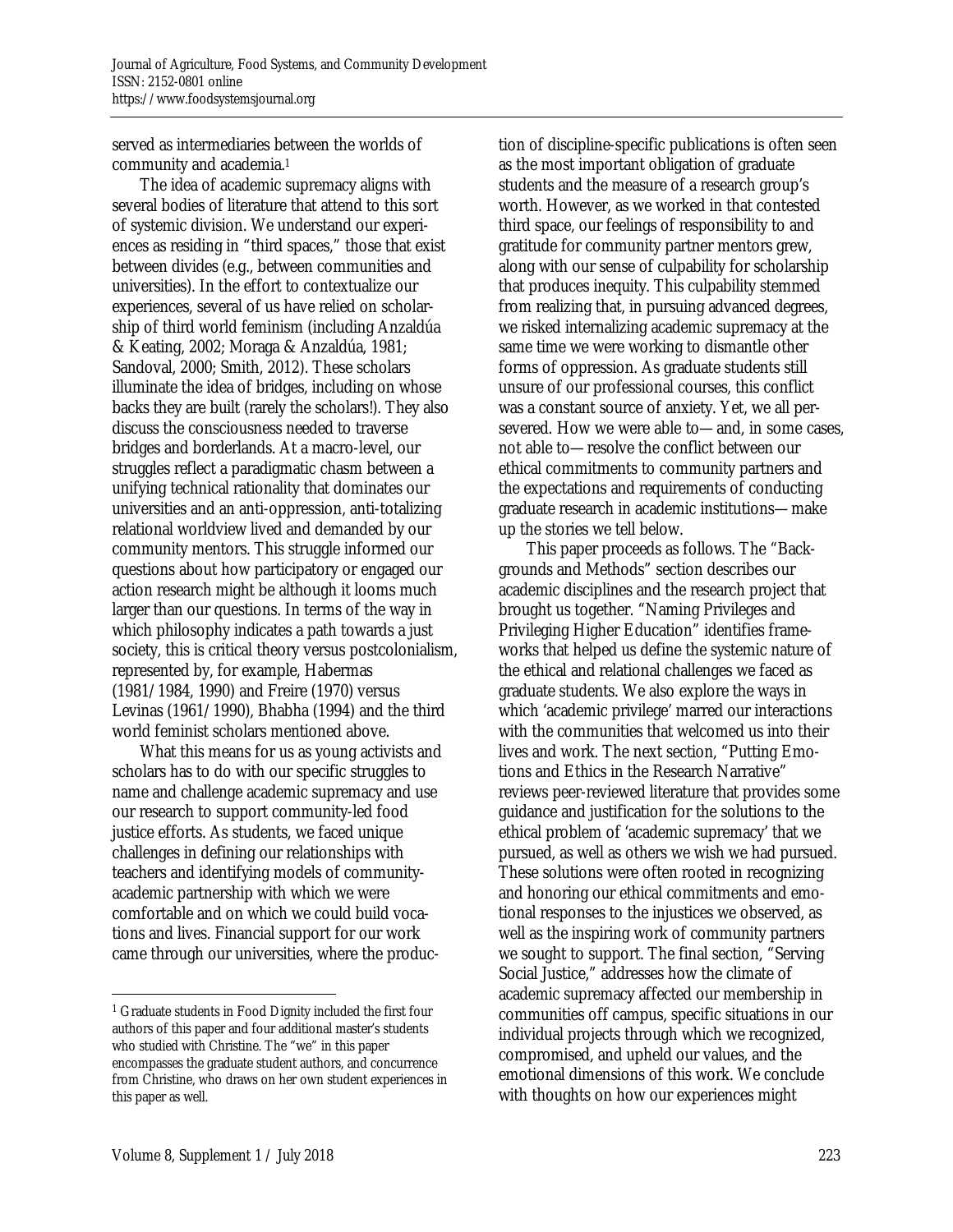confront academic supremacy at the institutional level.

#### **Background and Methods**

Food Dignity, which ran from 2011 to 2016, was interdisciplinary. Although we shared an interest in and commitment to justice, our backgrounds, institutions, and aims were different. We studied in three land-grant universities, one in each of the states represented in the Food Dignity project. Katie studied community development and geography at the University of California, Davis and worked with Dig Deep Farms in Ashland and Cherryland, California. Melvin earned a master's degree in health promotion at the University of Wyoming, studying with Christine as his chair and working with Blue Mountain Associates in Wind River, Wyoming, which is also where Melvin grew up. Megan and John studied horticulture and adult education, respectively, at Cornell University. Megan worked most closely with East New York Farms! in Brooklyn and John with the Whole Community Project of Cornell Cooperative Extension in Tompkins County, New York. The Food Dignity academic co-investigators at Cornell University chaired their committees. When Christine proposed the Food Dignity project to USDA in 2010, she was also a graduate student, finishing her Ph.D. in nutrition at Cornell University. Our different disciplinary and institutional homes meant that we each had somewhat different experiences with many of the generalizations and critiques of academics that we make in this paper. Furthermore, our affiliations were dynamic, based on progress through our degree programs, ties with community partners, and the social and political contexts in which we found ourselves.

 While we shared the short-term goal of pursuing justice through our research, our longer-term intentions and goals were diverse. Some of us began graduate school out of a desire to continue learning about social systems and injustice; others began with the intention of using graduate school to strengthen our capacity for community-based education and activism; some of us had questions about whether we wanted academic careers in the long-term. Of course, even without clear career paths, we also wanted to set ourselves up for success after graduation. These factors also deepened and complicated our status as intermediaries. Yet, it is significant that we were all earnestly concerned with using our status as students to advance justice.

 This priority of advancing justice through scholarship aligned with the Food Dignity project, where the central research questions sought to find ethical and effective strategies to achieve sustainable and just local food systems. To begin the project, nearly three-dozen community and academic co-investigators produced retrospective case studies of each community organization's work in building more just and sustainable food systems. Examples of their efforts included community and home gardens, urban farms that provided youth leadership training and/or employment, farmers markets, and local policy dialogues. Community partners also expanded their work with a 'community organizing support package' supported through Food Dignity. This package documented their efforts and success in engaging food-insecure communities in impactful decision-making processes. Within this framework of retrospective and prospective case studies, the project's research methods were diverse. They included participation and observation, narrative inquiry, photo and video narratives, cover crop trials, harvest measures, surveys, and document analysis. We were each involved in several of these methods.

 For this paper we use auto-ethnography, a method involving self-reflection and analysis of the authors'/researchers' personal experiences. Because it accounts for emotions and relational aspects of research, Adams, Jones, and Ellis (2015) acknowledge auto-ethnography's suitability for studying messy social issues and for using research to advance social justice. In this case, we analyze our personal experiences and emotions in our individual research projects and in Food Dignity. In particular, we focus on the ways in which our roles as graduate students also made us intermediaries between university-based and community-based partners. This status is important methodologically because it was destabilizing and ambiguous. We did not find ourselves following clear paths to tenured professorships or research careers and often doubted the conventions of the institutions whose credentials we sought. Bhabha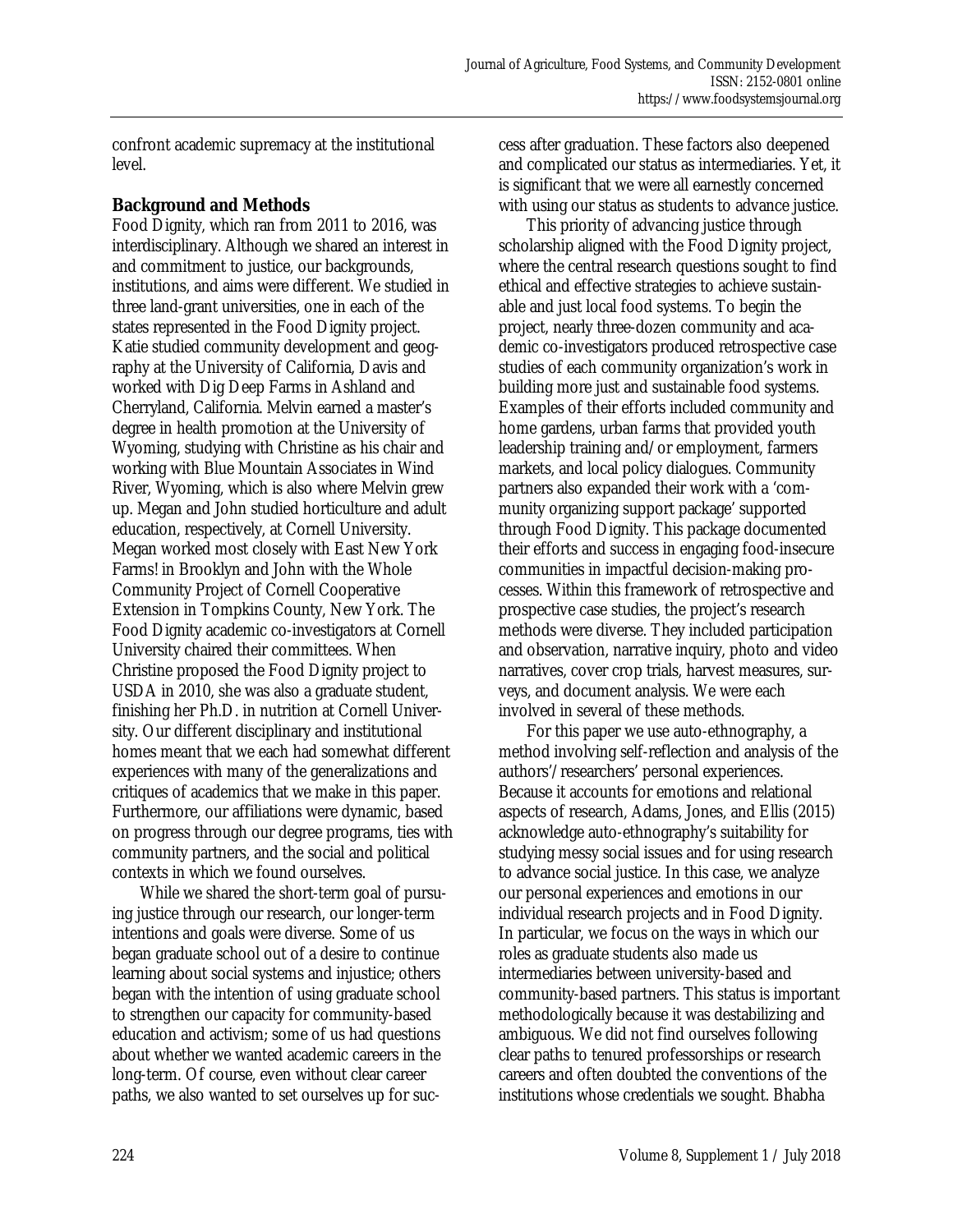(1994) contends that destabilization, ambiguity, liminality, and even temporary-ness are fertile conditions for imagining new political realities. Our field notes, reflective writing during the five years of Food Dignity, our notes from Food Dignity meetings, transcripts from when we were interviewed, and our memories from this ambiguous space and time comprise the data around which this paper is centered.

# **Naming Privileges and Privileging of Higher Education**

Higher education is frequently a tool for validating the myth of meritocracy, which in turn is used to validate inequality (Brennan & Naidoo, 2008). This is an element of academic supremacy. Four additional forms of academic supremacy were apparent in Food Dignity—inequitable employment conditions among university-based and communitybased participants; vast differences in the amount of institutional support, especially vis à vis indirect costs; validation of training and capacity development (e.g., producing graduate students) in academic settings and the lack of such validation in community based organizations; and an extreme disparity in the amount of autonomy, control, and accountability concerning funding. The material and practical implications of these forms of academic supremacy are described in detail by Porter and Wechsler (2018, in this issue). In addition to these four forms, we observed that, in many settings, community partners' experiential and placebased knowledge was not accorded the same credibility, authority, and respect as 'generalizable' knowledge produced through conventionally accepted academic research methods; this is another facet of academic supremacy, and it was especially salient for us as graduate students, as we explain below.

 Acknowledging difference is an important step in dismantling any oppressive system, including academic supremacy. At meetings attended by participants from across the country, the major theme of our discussions centered around the differences among community and academic participants. These differences were made apparent as each person and organization identified their hopes and need for genuine collaboration. For

many community partners, this required that we address the social status and risks inherent in everyone's roles. Community partners had a clear idea of the differences that separate them from their academic counterparts. One community partner said, "we do things and academics study those things. The historical weight of studying being more important than doing is difficult to get past." Although several community partners emphasized that the backing of scholars lends credibility to their efforts, most project collaborators questioned whether scholars deserve this power. Those who questioned this status often invoked the disparity between what community and academic partners risk. If the farms we research fail, farmers and organizational leaders could lose their income and even their careers; however, academics, including graduate students, could still write and publish about their failure in ways that advance our academic careers. This is academic supremacy.

 Despite the existence of these differences, a few academics tried to downplay them, saying things like "I'm not a normal academic" and "I live in the community too." A few also pointed out differences within the academic setting between, for example, staff and tenured professors. However, such comments trivialized important structural inequalities and the resulting challenges community partners face. Since naming structural inequality is a necessary first step in working towards justice, such dismissal on the part of selfproclaimed atypical and progressive scholars, or even staff within the academy, hindered conversations about how to transform academic practices or dismantle knowledge-power hierarchies. As students, acknowledging what set us apart from community partners was necessary for establishing trust and collaborating with them. Doing so afforded us, as students, further privileges. Not only were we privileged via the social status associated with formal education, but also by the unpaid, undercredited mentorship and teaching that community leaders in the project generously provided. Our in-between status as graduate students was significant; perhaps it was because of this status that we were more comfortable acknowledging our position than tenured faculty, since we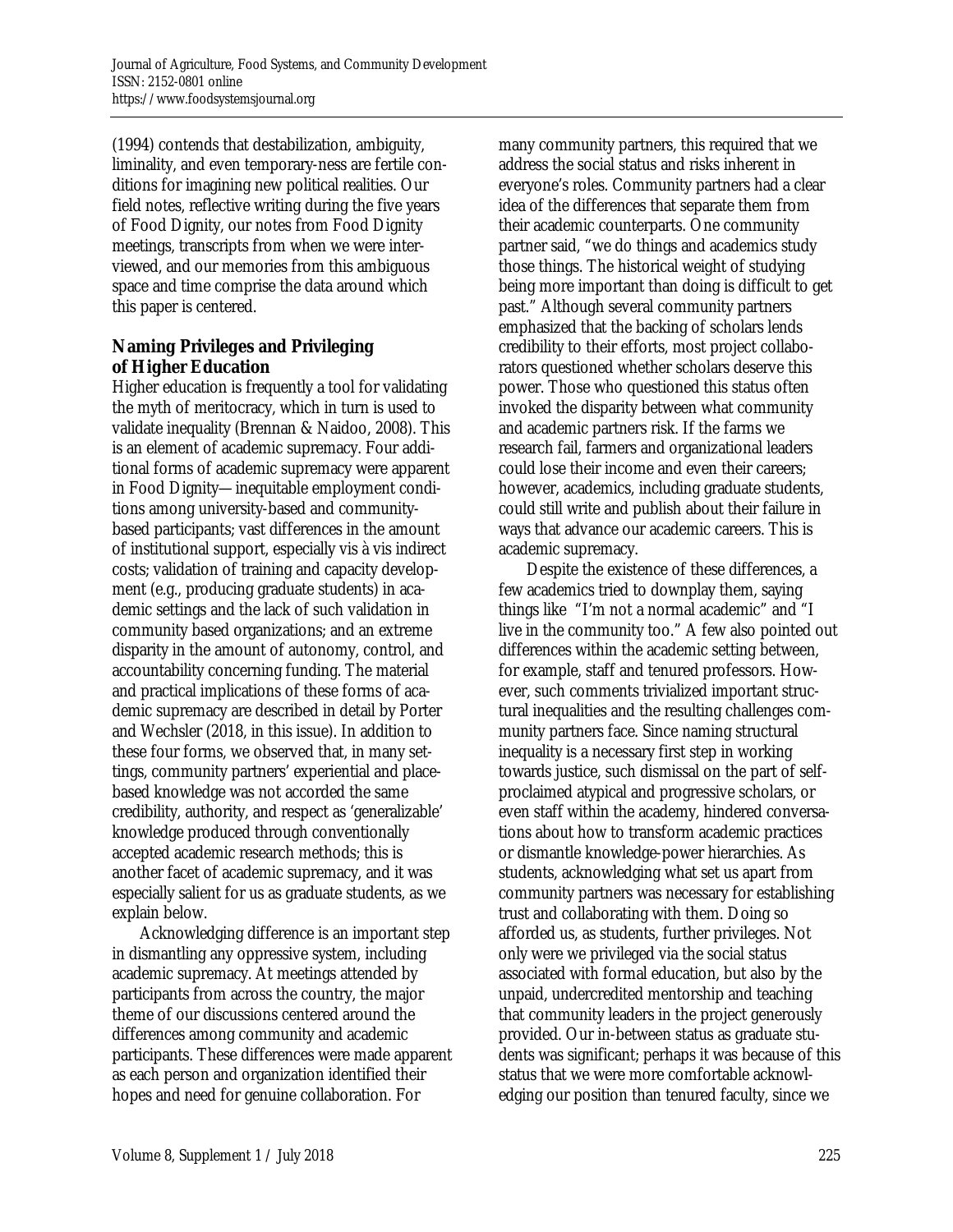did not yet fully belong; we were perhaps also more comfortable than some academic staff, since earning graduate degrees put us on a privileged path to belonging (regardless of whether we actually saw ourselves staying on such a path). Ultimately, this dynamic validated our decisions to turn to community partners as teachers, decisions that were further validated through additional dimensions of academic supremacy.

 Academic supremacy can manifest itself in the resistance to articulate and address complex, messy problems. In our time with community partners, we encountered complex local issues that lacked clear answers, simple solutions, or opportunities for isolated intervention. In much of academia, there is more focus on questions that can be answered definitively (and therefore published in peer-reviewed literature), even if the questions are so simplified as to be useless in a practical setting. For example, at one of the first Food Dignity meetings, several tenured faculty discussed publishing academic articles. One announced, with a frustrated tone, that she did not plan to publish anything based on her involvement because the research could not be conducted in what she deemed to be an adequately controlled environment. This reflects an aspect of academic supremacy—the idea that knowledge not generated in a controlled environment or process is not valid or is less valid than information generated under controlled conditions. Another said he was not worried about publishing—he knew he could—but was more concerned about doing work that served the community partners. The pressure to publish for graduate students is not as strong as for tenuretrack faculty, and this pressure varies across disciplines. We were, ourselves, held accountable to academic standards in our dissertation research proposals and are well aware of the tension surrounding publication. Thus, we felt pressure to use widely accepted methods for achieving 'generalizable,' rigorous results that contribute to the publication record of our graduate lab or research group. Like other aspects of academic privilege that daunted us, there was little we perceived we could do about these pressures and conventions that influenced our thinking and research planning.

 Academic supremacy grants researchers greater control over what questions get investigated and privileges supposedly generalizable and discrete knowledge (e.g., from randomized controlled trials in health fields and randomized complete block designs in agricultural fields). This happens despite the potential of participatory research to generate more localized and nuanced knowledge that is rooted in a particular place and is useful to people working toward community well-being. Fortunately, we all had advisors, or at least committee members, who appreciated and supported our efforts to raise complex, messy questions of importance to community-based partners. However, institutional shortcomings—particularly doctoral timelines for qualifying exams, proposals, and degree completion and methodology courses—created barriers to embracing these questions. These barriers meant that some of the most interesting practical questions, contradictions, and tensions we encountered in our field work with communitybased partners remained underexplored (Cook, 2009; Gregory & Peters, 2018, in this issue).

 Megan and Katie encountered these dilemmas in their work with farmer field schools. Megan worked with community gardeners in Brooklyn to implement cover crop research across staggering environmental variation. Prioritizing gardener interest and engagement over specific, controlled soil and light conditions meant that the results were applicable to real community gardens, but she had to accept that she could not tease out all the effects of soil and light on cover crop performance. This will make her research harder to publish, though it could provide useful insights, if not definitive answers, for others working to improve soil quality in urban gardens and farms.

 In Katie's research with urban farmers, farmers told her that existing resources were not appropriate for their needs. This dialogue inspired the creation of a peer-to-peer learning network. Katie's efforts to publish a case study about this network and how it adopted anti-racist practices in response to the stated needs of farmers was met with comments asking for proof of racism in existing farmer training programs. Had Katie pursued the research agenda of interest to potential (and eventual reviewers), she would have reinforced the academic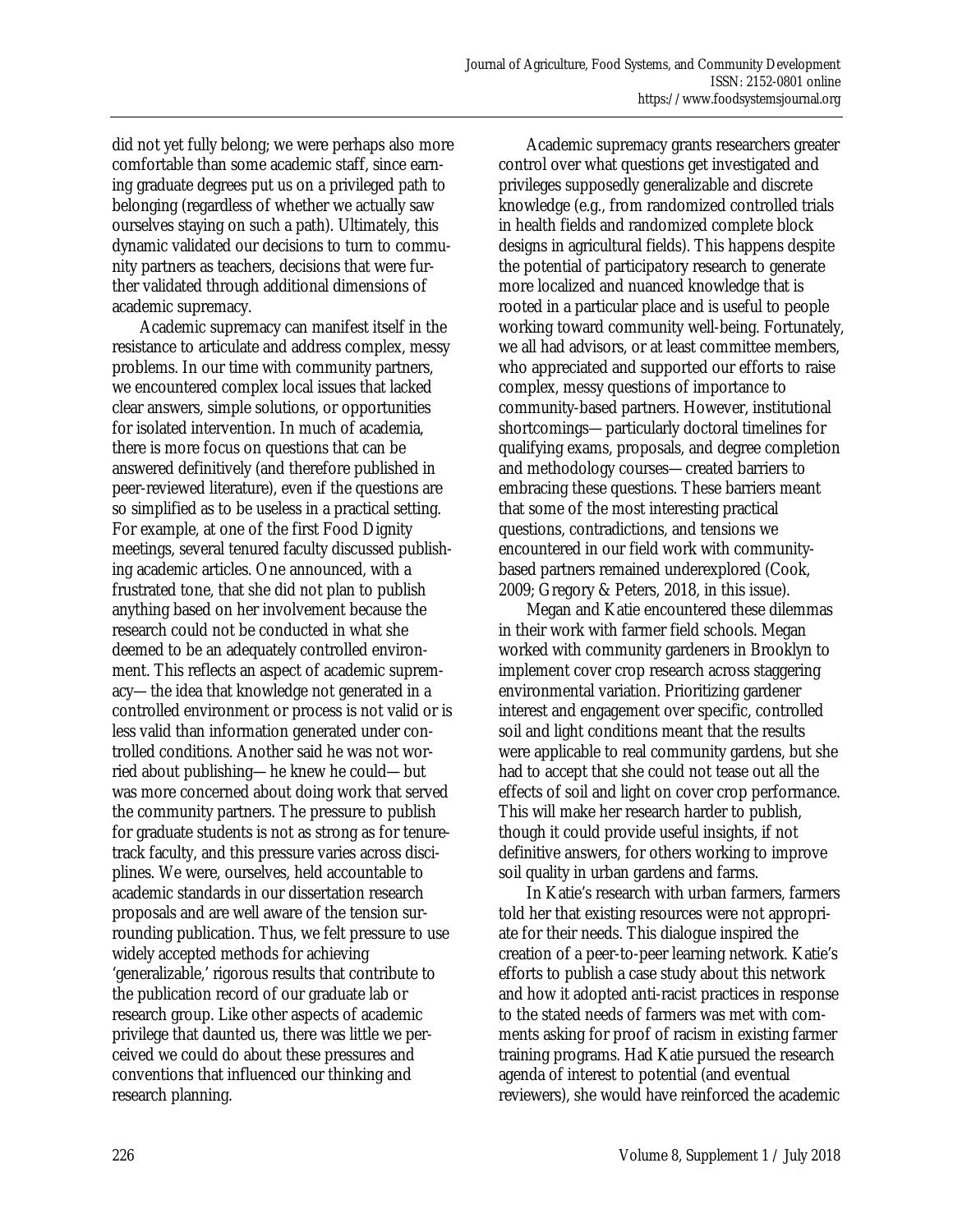supremacist notion that experiential and placebased knowledge is not as credible as 'generalizable' knowledge produced through conventionally accepted academic research methods, nor would she have been able to support the immediate goals of the urban farmers with whom she partnered.

 Identifying these forms of academic supremacy was an important process for us, but we were still left looking for guidance about how to use our position within universities to address structural inequities. In the examples above, in addition to others, we experienced anger and frustration that our academic institutions were more concerned with the rigor of our proposals and problem definitions than the potential relevance and benefits of the research to community partners. Moreover, coursework and academic timelines reinforced a false binary between rigor and relevance (Porter, Hargraves, Sequeria, & Woodsum, 2014). Food Dignity community partners would not stand for such a dynamic, and we credit them with showing us a new research path—one along which we were able to productively use our emotions to shape research where the relevance enhanced the rigor. The next sections address why, how, and where we came to position our emotions in research.

# **Putting Emotion and Ethics in the Research Narrative**

Whereas emotions and non-neutrality were once rebuked as undermining the scientific method (Pretty, 1995), such positivist views of knowledge production are no longer the only perspectives represented in academia, although they remain common in biophysical sciences. The literature on emotions in research tends to focus on mitigating the impacts of researchers' emotions, often commiserating about the emotional dimensions of research and discussing ways in which to support graduate students through the emotional challenges they inevitably face (Calgaro, 2015; Klocker, 2015). This mitigating stance towards emotion in research contrasts with the notion that emotion might play a valuable role in systematic knowledge production. The place for emotion in research, if any, is usually allocated to a "researcher's narrative," which Humble (2012) describes as stories from the research process that are shared conversationally or

informally, as opposed to being published as part of the "research narrative."

 Our academic training teaches us to produce research narratives for peer-review and publication that are stripped of our researcher's narratives, that is, stripped of emotion, ethics and values. Cook has called this process "tidying away the mess" (1998), where emotions, along with professional knowledge, judgment, tacit knowledge, intuition, and professional maturity are at odds with a "neat" methodology, a methodology that is often misconstrued as a rigorous one. However, in Food Dignity, much of the most important data for answering the core research questions are a part of that "mess."

 The different priorities of project partners and the complexity of the Food Dignity project led community- and academic-based partners to describe the collaborative working ground with phrases such as "no-man's land," "bridge," "borderland," "minefield," and "superfund site." As graduate students and intermediaries in the project, we became intimately familiar with this fraught terrain, and we looked to our emotions to navigate it.

 A small body of literature examines how emotions might guide us through these potentially explosive landscapes. Askins, a human geographer who does research with refugees and asylum seekers, highlights the motivational and transformative dimensions of emotion in research, emphasizing that they are key to building relationships and forging solidarity. She explains, "emotions and affects from previous work and life experiences compel me… to do 'good work' in line with my passions rather than structures of academia" (2009, p. 10). Hardy, (2012) writing about human rights and sex work as a geographer, stresses that recognizing emotions, both the researcher's own and the emotions of participants, can challenge "homogenisation of the local," presumably whether the local refers to people or place. Others emphasize that institutions of higher education must engage with "moral and affective commitments" of students and researchers in order to meet calls for social justice in academics (Hey & Leathwood, 2009). Despite these calls to pull emotions out from under the rug and recognize their potential value in research, which includes but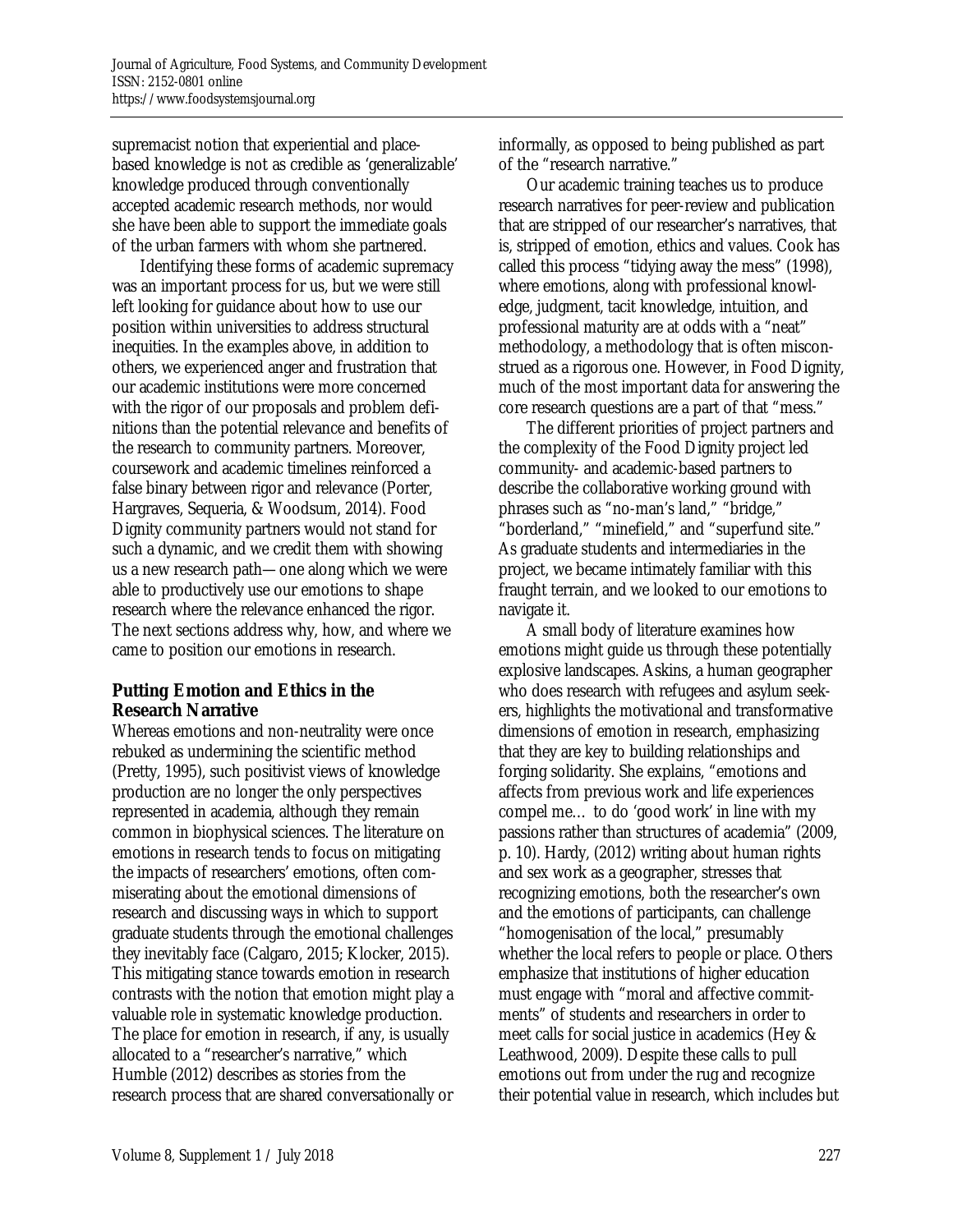goes beyond accounting for our subjectivities, there are very few emotions mentioned in specific research contexts and even fewer examples of how researchers used these emotional experiences to gain new insights that advanced their research and social justice agendas. Furthermore, amidst calls for deeper, longer-term collaboration between academics and activists and increasing transparency about collaborative processes (Levkoe et al., 2016; Reynolds & Cohen, 2016), there is little acknowledgement of the importance of emotions.

 In the following sections, we provide stories from Food Dignity, and specifically our dissertation and thesis research, to illustrate how we aimed to work from a place of productive feeling, establish common working ground, and conduct rigorous research. We call this holistic approach to scholarship praxis-from-the-heart and contend that it can help prevent, redress, or mitigate the exploitation of local communities for academic research purposes. We also contend that praxis-from-theheart can support full engagement of the insights that community partners have to offer to the coproduction of knowledge and ensure the relevance of research to community-based social justice practices. The examples that follow demonstrate how we employed a praxis-from-the-heart approach and how we think we could have done it better.

## **Serving Social Justice**

#### *Conflicting Pressures*

While powerlessness and uncertainty about how to transform academic structures are part of the graduate student experience, there is a rather positive aspect to this status of being not-fully academic the ability to facilitate connections across cultural, occupational, and educational divides. Turning to our community partners as teachers was important to fostering such connections. Not only did we engage them as teachers and mentors, we drew inspiration from their willingness to raise issues concerning disparities in funding, status, and perceived legitimacy of partners' knowledge and experience in mixed company. These conversations resonated with us because of the ways in which we felt out of place in academia. This made our desire

to become part of groups outside the realm of academia all the more powerful.

 To the extent that we have been shaped by and belong to multiple communities, we have seen the very communities in which we live and do research exploited through research. We are also acutely aware that there is a long history of exploitative research practices (particularly research conducted in communities of color and/or low-income communities) that violate our deepest values. These realities sometimes undermined our sense of selfconfidence. At times, they are saddening, frustrating, and angering. And yet, they motivated us to strive to create a different type of relationship between researchers and communities by drawing on the wisdom of the communities to which we belonged, including our families, ancestors, faith communities, and others.

 Melvin's experience conducting research on the Wind River Reservation– where he grew up and still lives with his family –provides an example of a Food Dignity graduate student drawing on the practices of his ancestors to shape more equitable research relationships. He struggled to prioritize ancestral knowledge and ways of knowing as he crosses between a white world and a native world, between the academic world in Laramie, the location of his university, and the social service provider world on the reservation. Yet in reflective writing shared among our graduate student group, he wrote of how his connections with his ancestors have helped him adapt his research to serve the good of his community:

Traditionally our health was something that was part of our culture, and customarily when people got sick, it was a tribal matter. Our ancestors achieved a balance when leading tribal members through the cycle of life… When working with American Indian communities, the application of standard methodology can be thrown out the window. Collecting data will require researchers to have interpersonal communication with American Indian participants…I try to listen to the stories of my ancestors and the stories my people are telling me today. I do this in order to find a way to unite American Indians for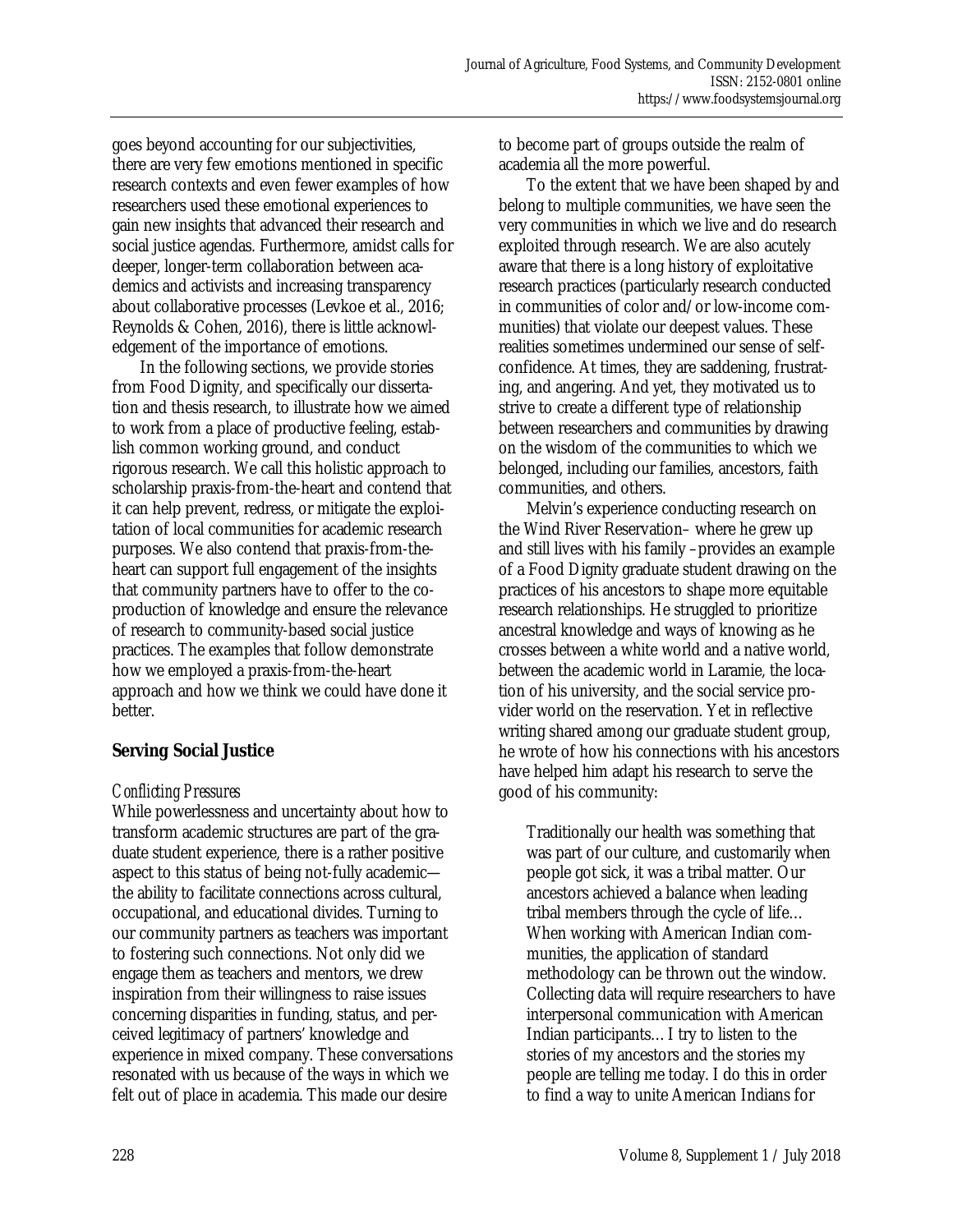the common good…in the hopes of assuring that the Northern Arapaho and Eastern Shoshone tribal members have the opportunity to live healthier lives.

 In a different way, Megan also struggled to recognize the importance of her spirituality in her research. In reflecting on the role of ethics in her research, she wrote:

Where I look to guide and inspire my work is primarily to a faith community and tradition that strives—always imperfectly, but strives nonetheless—towards justice as "a radical notion of distributive practice that gives to each one what is needed—by way of legitimacy, dignity, power, and wherewithal—to live a life of well-being."2 I want to affirm the value and wisdom of this community and tradition that has sustained me, and continue to build that tradition in my work…Yet, this has been a struggle in the context of a large research university, where the institutional emphasis on publication in high-impact academic journals conflicts with values of building relationships and prioritizing the well-being of communities, both in what research questions are explored and how research is conducted.

 Although we brought values of justice and respect with us into the project, we sometimes struggled to uphold them. When we experienced emotional discomfort—feelings of invalidation, frustration, and sadness—it was often a sign that we were struggling to bring our values into practice. Our relationships with community partners helped us to understand the specific ways in which our values were relevant and actionable. We developed these relationships by working together in community-based projects. Over the course of several years, we shared information about our backgrounds, helped each other understand new perspectives, revealed vulnerabilities, and built trust. In doing so, we developed a sense of mutual respect. This respect enabled us to share our

emotions—outrage, joy, sadness—and to receive encouragement to pay attention to them. In this way, our partners showed us that the parts of us that made us whole, but were unwelcome in academia, were welcome in their world. They helped us place value in our emotions and held us accountable to our values. They helped us see the importance of owning our status, partial though it may be, as academics while staying true to ourselves. Our accountability to ourselves and community partners proved to be an important anchor while we faced some of the academic pressures discussed above. The value we placed on the experiences and wisdom of community-based partners provided a critical, though not complete, counterbalance to these pressures. Next we offer two stories that reflect how we dealt with these often conflicting pressures.

# *Building Bridges*

Through the encouragement and support of Food Dignity community partners, we developed tools for responding to some of the conflicting pressures described above. We aspired to hold onto values we were told did not belong in academics, use them to learn from and connect with community partners as both feeling and analytical people, and devote our research practices to the interests of community partner organizations. Furthermore, we aspired to use methods that challenged the notions of power and status that accrue from academic ways of knowing and make room for more collaborative approaches to research that place community interests and capacity development at the center. This meant, among other things, addressing the kinds of complex and localized questions of interest to food justice practitioners. To do this, we put stock in our own and in our colleagues' emotions, experiences, ancestral knowledge, ethics, and values. In doing so, we strived to honor the multiple communities to which every one of us in the project belonged. While our ethics and values motivated us to embrace our role as bridge builders, we did not always know how to behave in this role. The following stories illustrate strategies that helped us build common working ground between the collaborating campuses and communities through Food Dignity.

 $\overline{a}$ 

<sup>2</sup> The quotation is from Brueggemann, 1999, p. 49.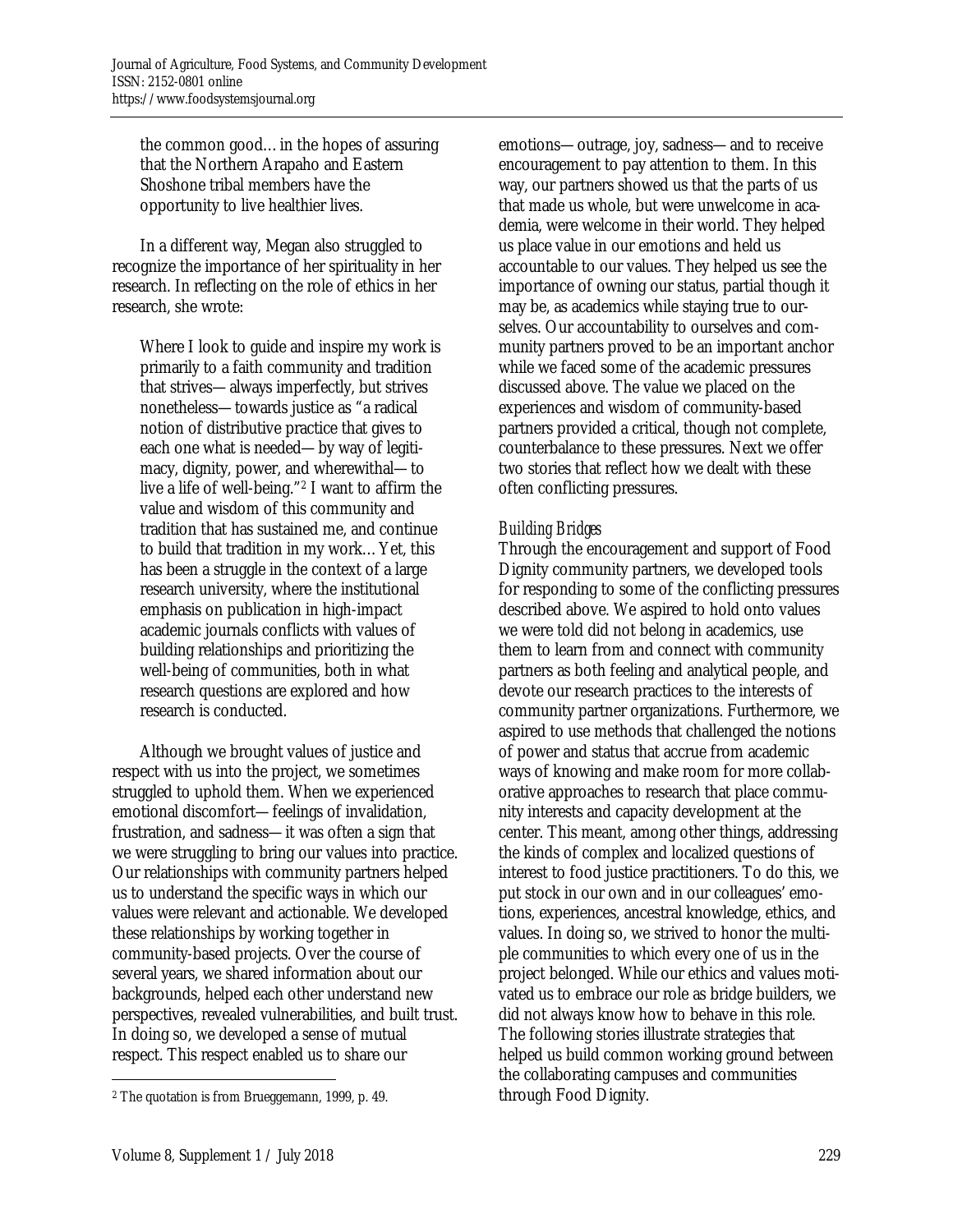Megan's story speaks to the process of developing relationships and research designs that support community efforts with the support and mentoring of community partners. In the midst of her research, she wrote:

As we began to shape our research to learn about cover cropping practices in urban gardens, I was worried about history repeating itself—about these gardens and gardeners being *'used' as a means* (in this case, to generate agro-ecological knowledge). By contrast, I thought it important that the agroecological and social health of the gardens be *nurtured as ends,* valuable in and of themselves and for the well-being they foster in the neighborhood. In order to contribute to the gardens and strengthen gardeners' capacity for sustainable practices, it seemed like a no-brainer to me that participating gardeners would choose which cover crops they wanted to plant in their plots. This way, we could consider each gardener's vegetable rotation and management goals, and choose the cover crops most likely to suit their needs. As long as I was careful to document background conditions for each plot—soil properties, light availability, intercrops, and so forth—I figured that we could learn a lot about the different cover crops and their performance in urban gardens, while supporting gardeners' goals for the plots they tended.

 Megan faced skepticism about the academic merit of her research proposal because sharing decision-making power with gardeners made the experimental design much 'messier' than is typical in agricultural research. Yet, in reflecting on their first season of cover crop research, one of Megan's community partners commented that it was wonderful to see gardeners so engaged with the process and eager to share their learning about cover crops with others. This partner highlighted the one-on-one assistance in individual gardens, helping gardeners select and plant cover crops, as one of the most valuable aspects of the project. For Megan, this affirmed the value in the practice of sharing decision-making power with gardeners

and taking time to foster gardeners' learning and leadership development—which the dominant academic culture views as distractions (at best) or impediments (at worst) to producing 'rigorous' biophysical research. Thus, the perspective, encouragement, and mentoring of community partners provided essential support for carrying out ethical commitments in participatory research.

 Like Megan, Katie also felt compelled to do research that served the farmers with whom she worked. Early drafts of her dissertation proposal consisted of her conjectures concerning how to best achieve this goal, but did not reflect conditions on the ground. As she was beginning her research, she reflected:

In the first couple of years that Dig Deep Farms operated, leaders frequently described running the organization with the phrase, "building the plane while flying it." One of the implications of this flight strategy was that new farmers had to learn on the job and step into farm management positions before they felt ready. After I left the farm office one day, I noticed one of the farmers sitting outside the greenhouse and I stopped to say hi. He had a pen and piece of paper with him, but otherwise didn't appear to be doing anything. When we started talking, I realized I was mistaken. He was trying to create a plan for starts that would grow in the greenhouse and be transplanted, in succession, on the farm. He had helped out in the greenhouse before, but this was the first time he was responsible for running it. He asked me for help.

 As a social scientist, I came to do research with Dig Deep Farms because of my interest in how the farm impacted the surrounding neighborhood, how it impacted farmers, and what it meant for local government support for urban agriculture. I spent time working with the farmers, but never advanced beyond novice in my farming know-how. As I sat with the farmer that day, I felt useless and powerless. When I started graduate school, I imagined doing activist research and contributing to food justice activism. But here I sat, unable to translate my years of school and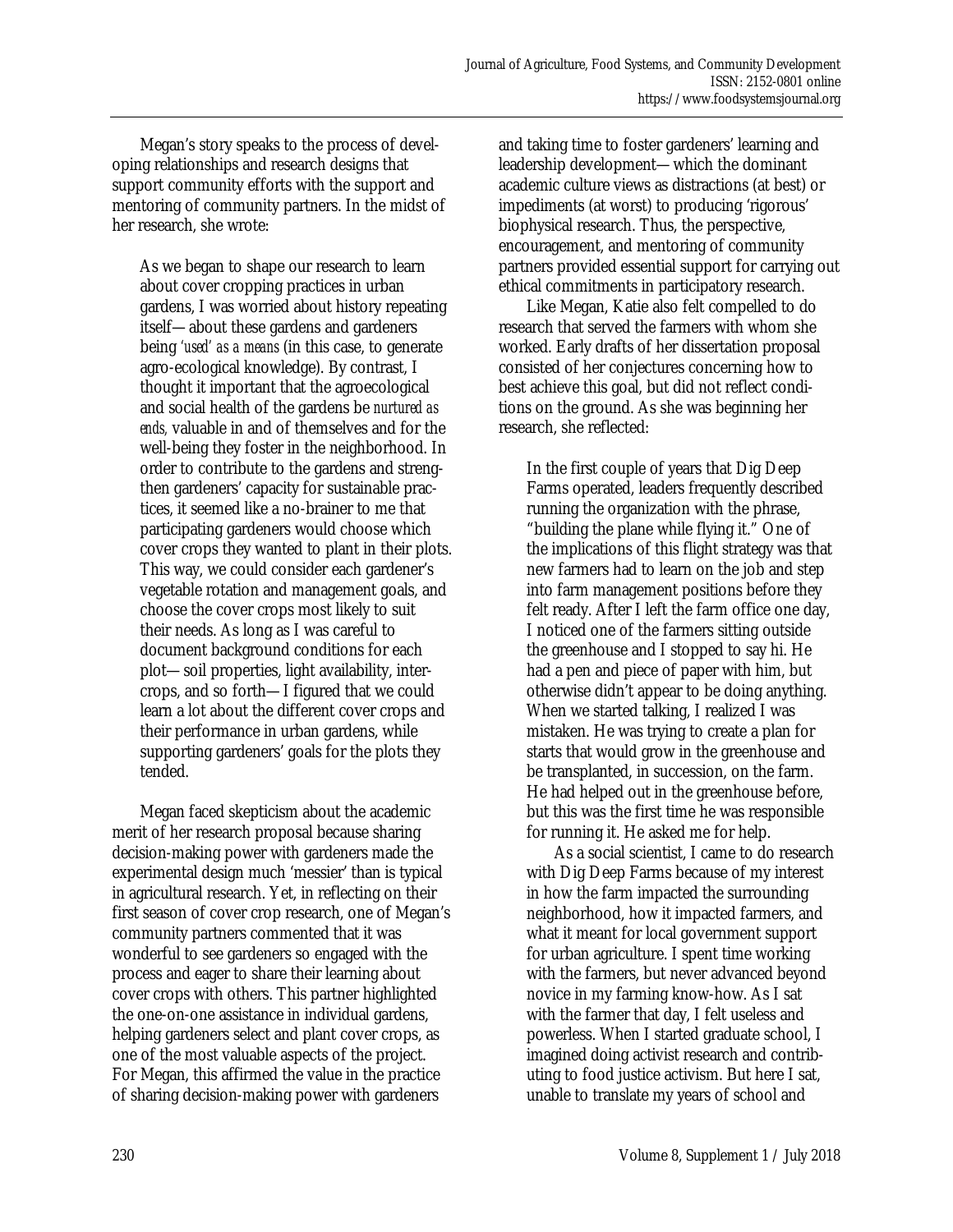academic skills to anything practical.

 Around the same time, managers started recognizing the need for greater mentorship and instruction for the farmers and invited experts to visit the farm. I was present for one such visit when we were going to learn how to set up a fertigation system. But as we walked the fields, this expert identified everything that could be improved, quickly jumping from one topic to another. The farmers and I were similarly overwhelmed. What suggestion was most important to address? How could we slow this guy down? How could we focus the conversation on something practical and actionable?

 Eventually, Dig Deep Farms leaders decided to start an urban farmer field school. It would be peer-to-peer and facilitated by other urban farmers in the food justice movement in the region. They asked me to coordinate. This I could do. I understood what the farmers needed and wanted to learn. I had felt confused alongside them and understood their need for demonstrations in the learning process. I wasn't intimidated by experts and could communicate what instructional models would be most effective. I could find motivation in my earlier sense of uselessness. I would have to create my own research questions about the work I was being asked to do, but that was a burden I was honored to have.

 Katie faced self-doubt about doing research that actually mattered to farmers, ultimately abandoning her original dissertation proposal when the she found a role for herself that addressed the farmers' needs and creative vision.

 In both Megan's and Katie's stories, multiyear relationships and mentoring from community partners were prerequisite for research projects that satisfied community needs and academic pressures. These examples also point to the lack of confidence, from others as well as ourselves, that can develop when we do food systems research. In each case, listening and seeking to prioritize community well-being in research design resulted in a project in which gardeners' and farmers' local

knowledge improved the research and ensured that it contributed to community education as well as garden and farm sustainability.

 Of course, there are also many smaller, individual acts we can and sometimes did perform in an attempt to diminish the injustices brought by academic privilege. We sought funding from other sources on campus so that more grant funds could be allocated to community-based partners. We applied for our own grants so we could hire community members as co-organizers, researchers, and educators receiving stipends. We volunteered in the organizations that partnered with us as a partial repayment for time spent mentoring us. We were confidants, offered rides, made lasagna for someone going through a rough time, and attended funerals to support partners we had come to consider family. While the impacts of these activities varied, they represent small ways in which we asserted agency in the face of academic supremacy and made interpersonal decisions based on shared humanity rather than conventional research pressures.

 In addition to creating context-specific strategies to contest academic privilege, we also had to justify these strategies as rigorous. The methods conventionally accepted as rigorous are beyond the scope of this paper and are detailed in our theses, dissertations, and other publications (Armstrong, 2015; Arthur, 2015; Bradley, 2011, 2015; Gregory, 2017; Gregory & Peters, this issue; Meek et al., 2017; Porter, 2010, 2013; Porter, McCracken, & Naschold, 2016). However we also engaged in emotionally rigorous work, which we describe in the next section.

## *Praxis-from-the-Heart*

Action research has a fraught nature (Herr & Anderson, 2005; Pulido, 2008), with personal and interpersonal highs and lows. Along with some of the more uncomfortable feelings, we all experienced joy, love, and even belonging, despite our inbetween status. These emotions helped keep us connected and, thus, accountable to community partners. In many ways, these positive experiences served as touchstones when we faced more difficult emotions, which we and other project partners routinely did. Our emotions proved to be invalu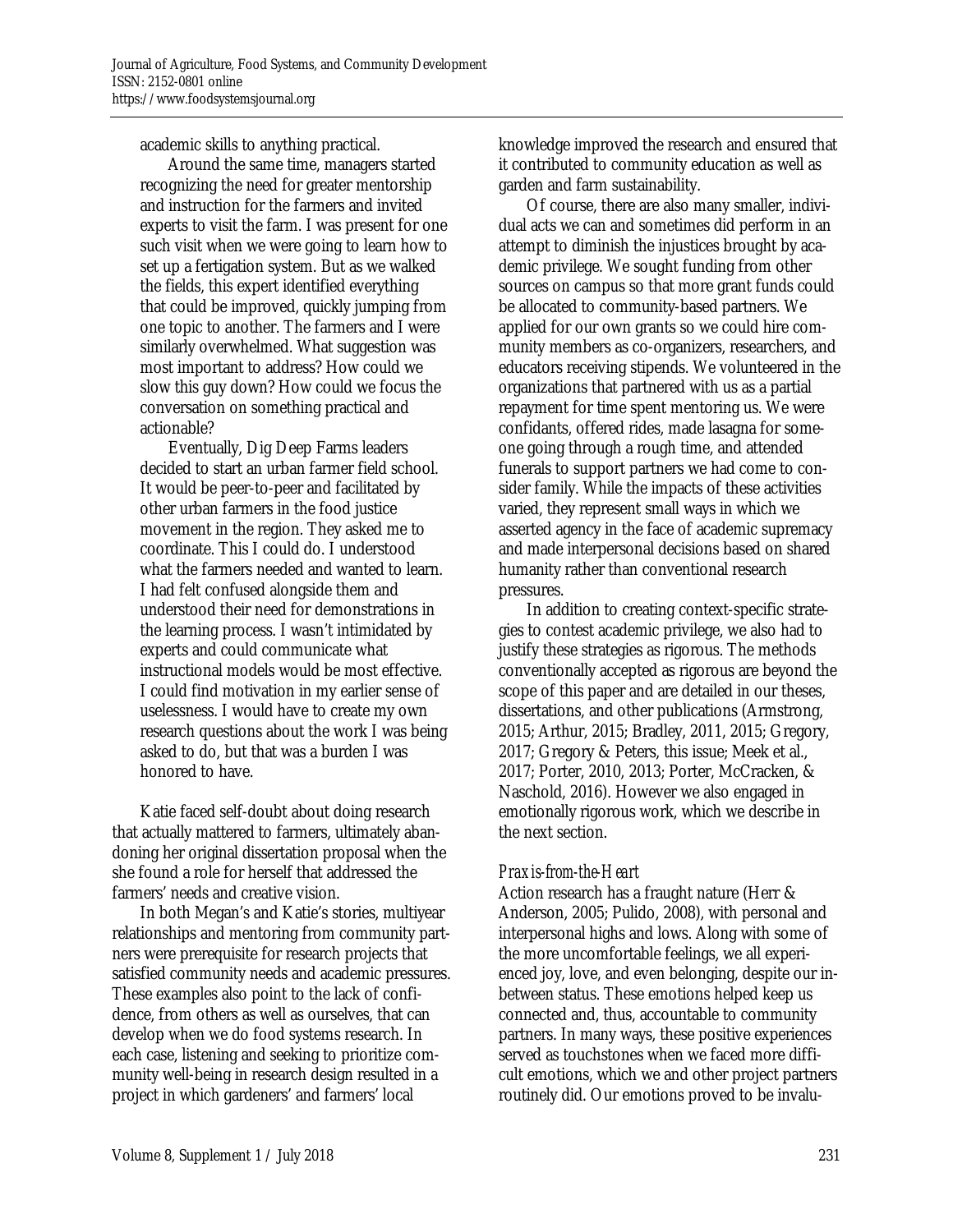able in helping us to navigate our dynamic roles as intermediaries between communities off campus and those in academics. They helped us to recognize instances of academic supremacy, including in our own actions and priorities, to nurture relationships with diverse community partners, and to allow our values of justice to guide our research in changing social contexts. We label this use of emotions in research as praxis-from-the-heart.

 An example of positive emotions comes from Megan's research. Gardeners participating in the Brooklyn Farmer Field School were eager to share their learning, so she helped them organize field days each spring to show the cover crops to other gardeners in the neighborhood. After the first such field day in the Spring of 2012, Megan wrote about feelings of pride and joy in watching participating gardeners teach others (Gregory & Peters, in review for this issue). These feelings helped sustain a commitment to community education within her research. She wrote in her field notes:

As I biked home from [FFS garden], savoring the sense of satisfaction at the showing and teaching and learning that went on at our little field day, I realized that I recognized the feeling I've been trying to describe…It's the joy of sitting quietly and watching the flowering of a person's potential to learn, teach, mentor, inspire, knowing you had a small part in planting some new ideas, and then helping them learn to value their own experience as something worth sharing for the benefit of the community.

 It is one of my favorite feelings in the whole world.

 In addition to positive emotions such as pride and joy, Food Dignity partners also experienced many difficult emotions. Community partners in particular are quite open about being propelled in their work by a sense of anger and outrage over injustices related to food insecurity, employment discrimination, gender- and race-based oppression, and academic theft. We also often felt such difficult emotions and contend that they can be productive, despite being taught that there is no place for emotions in academics.

 Sometimes when we are in the field, we feel a sense of guilt at our own privilege, we feel a sense of self-doubt as outsiders or unskilled interlopers, or we feel lost about how to work in an emotional borderland. Emotions—like the guilt and anxiety we often felt—can be challenging to deal with personally and are often considered to be inappropriate to discuss anywhere but the informal researcher's narrative. Worse, we may receive messages or have already internalized the idea that we do not even deserve to have these feelings. However, in contrast to arguments that guilt is selfindulgent or unproductive, Audre Lorde explains that "guilt is not a response to anger; it is a response to one's own actions or lack of action. If it leads to change then it can be useful, since it is then no longer guilt but the beginning of knowledge" (2012, p. 130). Thus, we also want to focus on these challenging feelings because, if we pause and reflect, we can learn a great deal from them.

 These challenging feelings could be called diagnostic feelings, signal feelings, or instructional feelings. Part of what makes them challenging to deal with—that they involve a state of suspended agency—also makes them so instructional. This feeling of suspended agency has been described as:

the affective sense of bewilderment rather than the epistemological stance of indeterminacy. Despite its marginality to the philosophical canon of emotions, isn't this feeling of confusion and what one is feeling an affective state in its own right? And in fact a rather familiar feeling that often heralds the basic affect of "interest" underwriting all acts of intellectual inquiry? (Ngai, 2004, p. 14)

 These feelings exert their influence internally, but, to the extent that they drive inquiry, they are also quite social. Challenging feelings can be acute sensors of the cultural milieu, social arrangements, and our internalization of these conditions. Feelings, such as the anxiety we have experienced in our academic work, shouldn't be considered "bad," but rather diagnostic of the cultural and political spaces we and our food systems research occupy. For example, discomfort can signal structural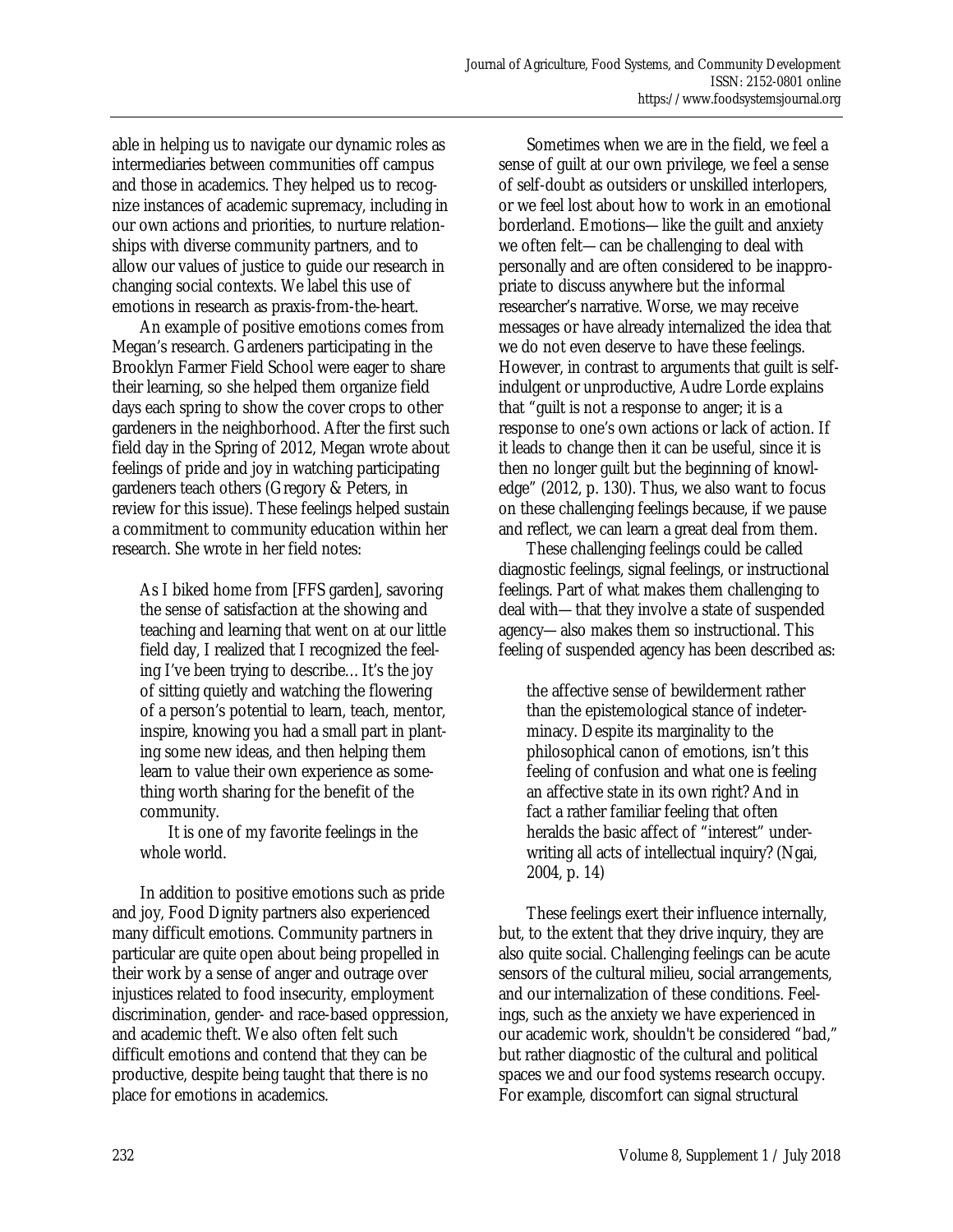inequality or frustration can signal irrelevance of a research question. By contrast, happiness and belonging can signal relevance. Of course, it is possible to misinterpret our emotions. Nevertheless, making a deliberate effort to understand our emotions can prove to be insightful and productive as we make important choices about how to relate to community partners and uphold values, particularly values of justice, as we conduct our research.

 While there are some examples of scholars integrating emotional rigor in their work, including in the fringes of Food Dignity (Bradley & Herrera, 2016; Wechsler, 2017), there are ways we wish we had done this better. For example, Katie regrets not documenting her emotional experiences more thoroughly. A majority of her field note entries mention the emotions that other people expressed to her; however, only a minority of entries document her own experiences of sadness, happiness, embarrassment, frustration, and excitement. None of her social science research method classes addressed the role of emotions. Of course, Katie could have taken initiative to more methodically describe her emotions along with details of site visits and interactions. While it is difficult to say what this could have yielded, as we argue below, paying more attention to these experiences in the research process would likely have enriched the research itself. Ultimately, rigorous emotional work deserves more academic support than it currently receives.

 Similarly, Megan regrets yielding to pressure to focus on dissertation manuscripts first upon finishing her field work. Meanwhile, gardeners waited for her to prepare their individual soil test results as well as a report and presentation of soil and cover crop research results in an accessible format. While she did eventually fulfill these obligations to her gardener research partners, they waited a long time for information that they not only helped produce, but information that could further inform their gardening practices. Had Megan paid more attention to the guilt she felt, she may have made different, and more ethical, decisions about how to prioritize research and education tasks.

 Importantly, acknowledging and responding to emotions (both positive and negative) means that that researchers must accept a degree of vulnerability, a taboo practice according to the normative research narrative. Vulnerability is scary for many people, often for good reason. Emotional vulnerability can serve as grounds to cast doubt on the soundness of our own analyses or experiences as well as those of community partners. Too often, academics, including students, conceal their emotional involvement behind ostensibly tidy methods and analysis. Yet, this honesty and vulnerability reveals that much of what guides us as researchers is not a special power unique to academics. Rather, what guides us are our emotions and our values. Melvin's and Megan's stories about their ancestry and faith, respectively, are further reminders that our humanity can help us build solidarity with and do research in service of community partners. Blending the researcher's narrative and the research narrative casts light on problematic, conventionally accepted knowledge-power hierarchies, and demands that academic researchers, like communitybased ones, become the researched. These stories and ideas have implications beyond the lives of graduate students.

## **Conclusion**

After the conclusion of Food Dignity, a community partner and an academic partner discussed the impacts of the project. How had our group collectively shifted the values and priorities of academia? The community partner lamented the lack of progress on the academic side. Perhaps we, the students, did too. One of us is a community garden coordinator for cooperative extension; another is a research scientist with a project in his home community; and another is working in construction and urban agriculture. Only one of us has decided to pursue a tenure track position, only after a year and a half of working in undergraduate experiential teaching in collaboration with activists. While we are still thinking, feeling, analytical people, we have chosen to apply our skills and values outside of large research institutions, where we hope they will have a better chance of flourishing and contributing to the struggle for justice and social change.

 We hope these settings will allow us to use our emotions as productively as our community partners use theirs. We hope other researchers will take up this task of using emotions productively. This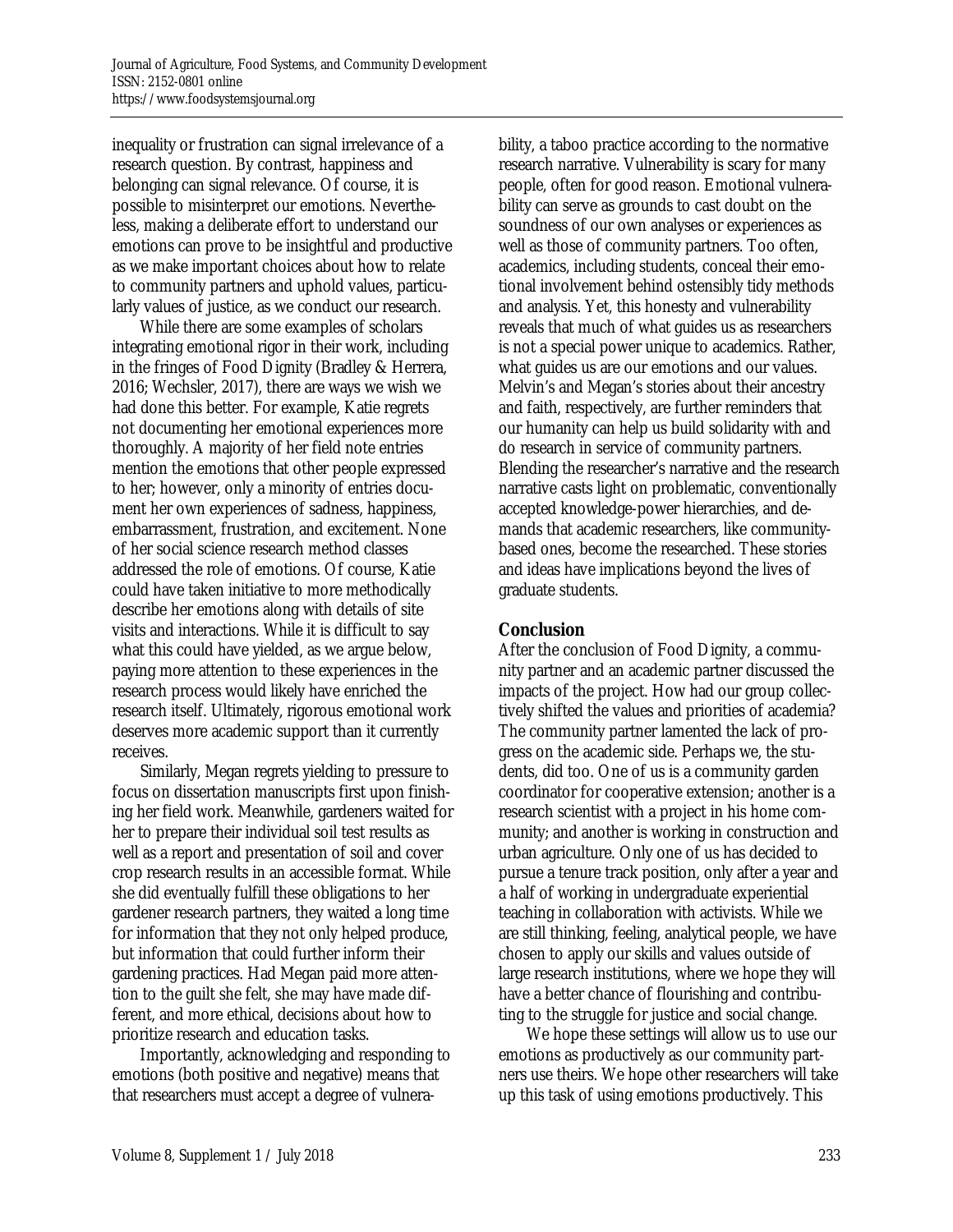would entail using emotions to call researchers' attention to the "mess," including important issues previously unconsidered by researchers, such as the structural inequities in community-academic collaborations and potentially exploitative or disrespectful research dynamics—like those that have made our community partners (and us!) wary of research. It should also inform our writing and presentations, and we should use our emotions to merge the unofficial "researcher's narrative" with the more formal and public "research narrative." In short, it requires honesty.

 Honesty and openness about emotions, relationships, and shared humanity can be the foundation for a radical research movement. This honesty requires remaining attuned to our emotions, not getting stuck in them. We saw our community partners do this in ways that were innovative, and these innovations were the subject of the Food Dignity project. We also saw our community partners use their emotions in ways that nurtured selfdetermination and resilience, both in us and in their communities. This nurture enabled us to use self-reflection to avoid getting bogged down by challenging feelings. Inhabiting our emotions helped us to establish foundations of humility in our research. This, in turn, helped to recognize the dignity of community partners and to democratize our research processes. Whereas the steps for gaining academic credentials often seemed taken for granted and accepted without question, we hope that praxis-from-the-heart can help more graduate students and researchers identify and unseat many of the power relations we experience as we perform academic work off campus.

 Furthermore, to the extent that employing emotionally rigorous methods can combat academic supremacy, it is necessary to look beyond what we can each do as individual researchers. As with other forms of oppression, structural changes are necessary. The tendency to reduce complex problems to definitively answerable questions is a feature of academic supremacy that conventional ideas about rigor reinforce. As graduate students committed to serving the interests of communitybased food justice movements, we struggled to articulate and explore complex, messy problems within an institutional context that discourages

such endeavors as 'unpublishable.' In writing this article, one reviewer asked that we more strictly adhere to a traditional academic paper format or eschew the format completely. But we insist that more hybridity is needed throughout our academic conventions as it allows for greater honesty about in-between status and the messy social problems we studied. Because hybrid forms of communication mirror reality more closely, it also invites wider participation in academic practices, like publishing, that are based on experientially gained information. Employing emotionally rigorous research methods in our studies allows us to acknowledge the full messiness of not just action research, but of complex social injustices and the multitude of ways people live with and respond to them. Our community partners showed us that such work requires courage.

 With this critical reflexivity about our collective graduate student experiences, we have stretched across only inches of the chasms between small community organizations fighting for food sovereignty and large research universities, between unifying critical theory and postcolonial theories that name unity as oppressive in its totality, and between action and research that we have strived to weave into ever-stronger ropes for climbing towards social justice goals. We deliver no answers, but have shared our struggles and our strategies for navigating this terrain. We increasingly learned to name and own our systemic privileges, including academic privilege. In the face of practical and paradigmatic gaps between our academic and community accountabilities and mentorship, we sometimes could only name the conflicting pressures, but not resolve them. We strived to stretch and grow in hybrid, bridged, "third" spaces (Bhabha, 1994). Most of all, we found that we needed to be as rigorously vulnerable in the emotions of our research relations as we have been in our knowledge generation methods. This praxis-fromthe heart method was the most reliable guide we found to serving social justice with our action research.

#### **Acknowledgements**

We extend our deepest gratitude to all of our teachers, especially our community partners who mentored us,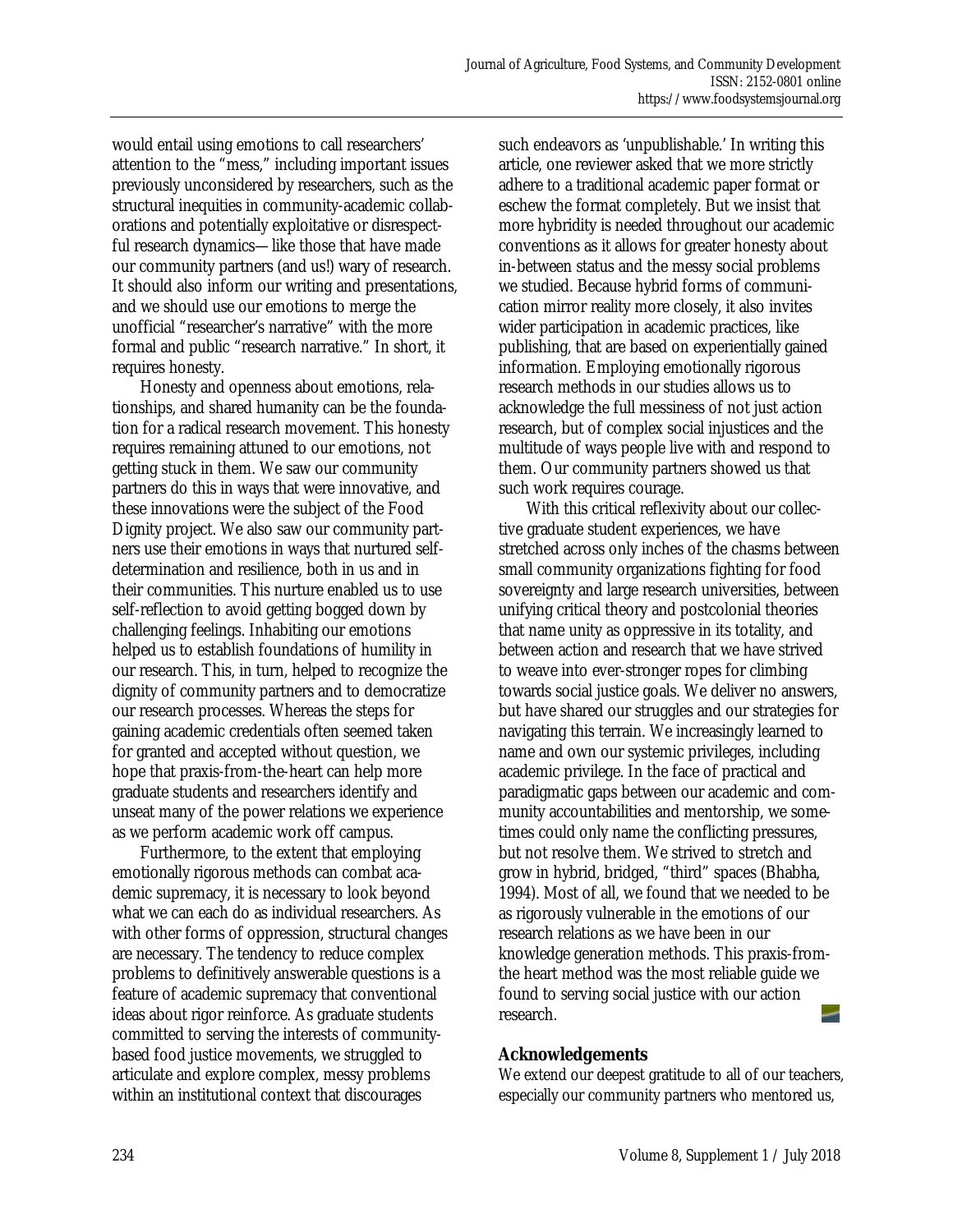welcomed us into their work, held us accountable to values of justice, love, and heritage, and encouraged us. We also are grateful for the support for and from Food Dignity

 In particular, Megan thanks Deborah Greig, David Vigil, Sarita Daftary, and Daryl Marshall of East New York Farms! and community educator partners, Nayda Maymi and Brenda Thompson-Duchene, for their guidance and practical support for the Brooklyn Farmer Field School. Scott Peters, Laurie Drinkwater, and Marianne Krasny provided scholarly guidance in designing and interpreting Megan's research in adult education and horticulture.

 Katie thanks Pac Rucker, Sam Faulkner, Tommie Wheeler, Mike Silva, Jarryd Smith, Hank Herrera, and Marty Neideffer of Dig Deep Farms. She also thanks her advisor, Ryan Galt, for his support and encouragement.

 Christine is especially grateful to E. Jemila Sequeira of the Whole Community Project and Gayle M. Woodsum of Feeding Laramie Valley and Action Resources International for their mentorship; to Scott Peters, David Pelletier, Kathy Rasmussen and Phil McMichael at Cornell University for their academic guidance; and to her students for the hope and challenges they offer.

## **References**

- Adams, T. E., Jones, S. H., & Ellis, C. (2015). *Autoethnography: Understanding qualitative research*. Oxford: Oxford University Press
- Anzaldúa, G., & Keating, A. (Eds.). (2002). *This bridge we call home: Radical visions for transformation*. New York: Routledge.
- Armstrong, J. A. (2015). *Engaging stories: Meanings, goodness, and identity in daily life* (Doctoral dissertation). Cornell University, Ithaca. http://hdl.handle.net/1813/41098
- Arthur, M. L. (2015). *Northern Arapaho food sovereignty* (Unpublished master's thesis). University of Wyoming, Laramie.
- Askins, K. (2009). 'That's just what I do': Placing emotion in academic activism. *Emotion, Space, and Society, 2*(1), 4–13. https://doi.org/10.1016/j.emospa.2009.03.005

Bhabha, H. K. (1994). *The location of culture*. London: Routledge.

- Bradley, K. (2011). *Food logics: A case study of Dig Deep Farms & Produce* (Master's thesis). University of California, Davis. Retrieved from ProQuest Dissertations Publishing (Accession No. 1502247).
- Bradley, K. (2015). *Supporting urban agriculture for food justice: An allyship lens on decolonizing research, urban farmer-to-farmer learning, and the neoliberalism critique in the East Bay, California* (Unpublished doctoral dissertation). University of California, Davis.
- Bradley, K., & Herrera, H. (2016). Decolonizing food justice: Naming, resisting, and researching colonizing forces in the movement. *Antipode, 48*(1), 97–114. https://doi.org/10.1111/anti.12165
- Brennan, J., & Naidoo, R. (2008). Higher education and the achievement (and/or prevention) of equity and social justice. *Higher Education, 56*(3), 287–302. https://doi.org/10.1007/s10734-008-9127-3
- Brueggemann, W. (1999). *The Covenanted Self: Explorations in law and covenant.* Minneapolis, Minnesota: Fortress Press.
- Calgaro, E. (2015). If you are vulnerable and you know it raise your hand: Experiences from working in post-tsunami Thailand. *Emotion, Space and Society, 17,* 45–54. https://doi.org/10.1016/j.emospa.2015.09.003
- Cook, T. (1998). The importance of mess in action research. *Educational Action Research, 6*(1), 93-109. https://doi.org/10.1080/09650799800200047
- Cook, T. (2009). The purpose of mess in action research: building rigour though a messy turn. *Educational Action Research, 17*(2), 277–291. https://doi.org/10.1080/09650790902914241
- Freire, P. (1970). *Pedagogy of the oppressed* (M. Ramos, Trans.). New York: Continuum.
- Gregory, M. M. (2017). *Enhancing urban food production, ecosystem services, and learning in New York City community gardens through cover cropping and participatory action research* (Doctoral dissertation). Cornell University, Ithaca, New York. http://doi.org/10.7298/X4KP8048
- Gregory, M. M., & Peters, S. J. (2018). Participatory research for scientific, educational, and community benefits: A case study from Brooklyn community gardens. *Journal of Agriculture, Food Systems, and Community Development, 8*(Suppl. 1), 237–259. https://doi.org/10.5304/jafscd.2018.08A.010
- Habermas, J. (1981/1984). *Theory of communicative action: Reason and the rationalization of society* (Vol. I; T. McCarthy, Trans.). Boston: Beacon Press.